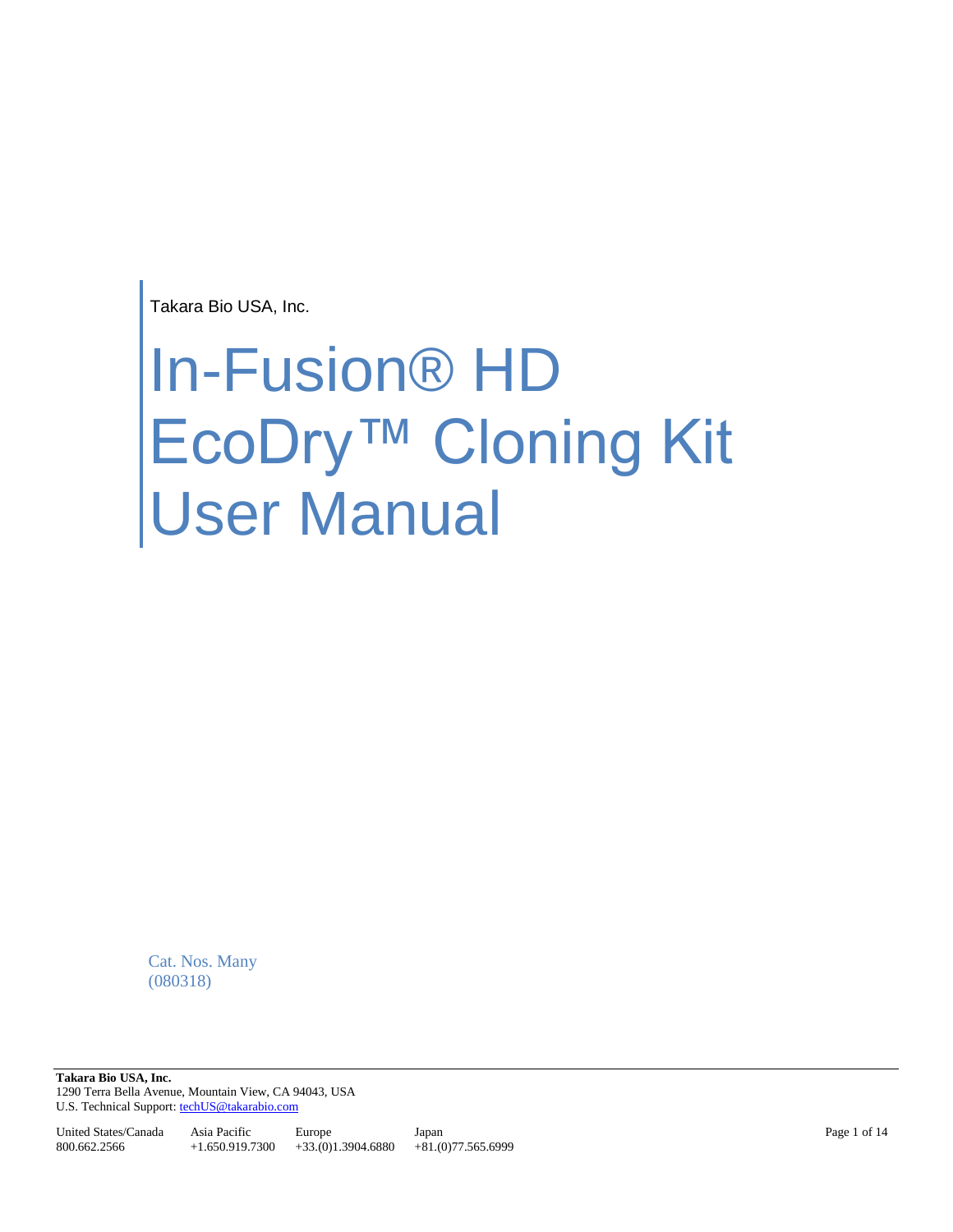## **Table of Contents**

| I.        |  |
|-----------|--|
| П.        |  |
| III.      |  |
| IV.       |  |
| A.        |  |
| <b>B.</b> |  |
| C.        |  |
| D.        |  |
| V.        |  |
| A.        |  |
| <b>B.</b> |  |
| VI.       |  |
|           |  |
| VII.      |  |
| VIII.     |  |
|           |  |

# **Table of Figures**

## **Table of Tables**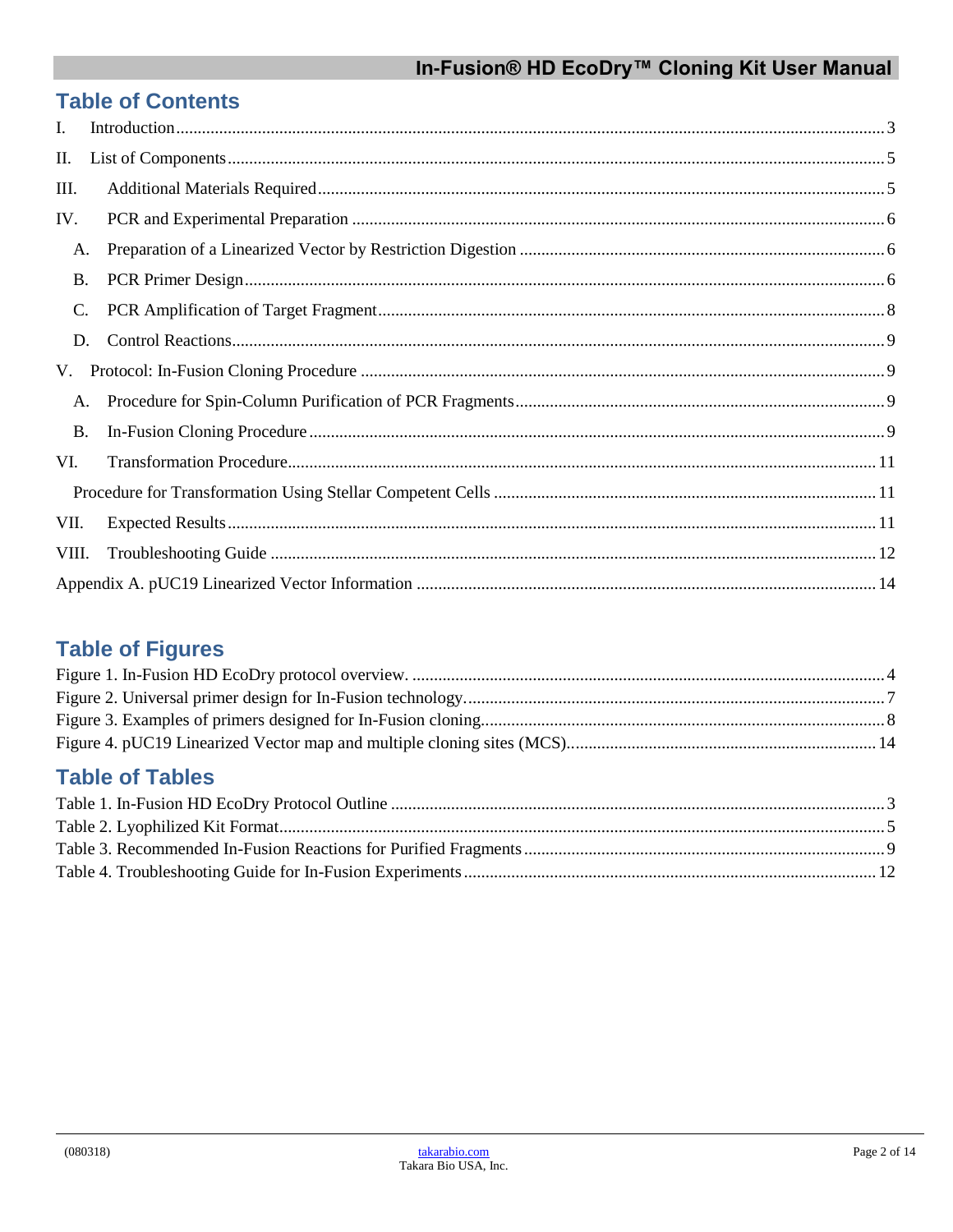#### <span id="page-2-0"></span>**I. Introduction**

**In-Fusion HD EcoDry Cloning Kits** are designed for fast and convenient, directional cloning of one or more fragments of DNA into any vector. The cornerstone of In-Fusion Cloning technology is our proprietary In-Fusion Enzyme, which fuses DNA fragments (e.g. PCR-generated inserts and linearized vectors) efficiently and precisely by recognizing 15-bp overlaps at their ends. These 15-bp overlaps can be engineered by designing primers for amplification of the desired sequences. In-Fusion HD EcoDry Kits offer increased cloning efficiency over previous generations of In-Fusion Kits, especially for longer fragments, short oligonucleotides, and multiple fragments. In-Fusion HD EcoDry Kits provide reaction components in a convenient lyophilized format that is stable at room temperature. All of the necessary cloning reaction materials, except the vector and the PCR insert, are supplied in the reaction tube, thereby simplifying reaction setup and reducing the variability between reactions.

- **Clone any insert, into any location, within any vector you choose**
- **Efficiently clone a broad range of fragment sizes**
- **Clone multiple DNA fragments simultaneously into any vector in a single reaction**
- **No restriction digestion, phosphatase treatment, or ligation required**
- **Final constructs are seamless with no extra or unwanted base pairs**

The table below is a general outline of the protocol used for the In-Fusion HD EcoDry Cloning Kits. This outline is further illustrated in Figure 1. Please refer to the specified pages for details on performing each step.

<span id="page-2-1"></span>

| <b>Step</b>    | <b>Action</b>                                                                                                                                                                                                                     | <b>Pages</b> |
|----------------|-----------------------------------------------------------------------------------------------------------------------------------------------------------------------------------------------------------------------------------|--------------|
| $\mathbf{1}$   | Select a base vector and identify the insertion site. Linearize the<br>vector by restriction enzyme digestion or inverse PCR and purify.                                                                                          | 6            |
| 2              | Design PCR primers for your gene of interest with 15-bp extensions<br>(5') that are complementary to the ends of the linearized vector.                                                                                           | $6 - 8$      |
| 3              | Amplify your gene of interest with CloneAmp™ DNA polymerase.<br>Verify on an agarose gel that your target DNA has been amplified and<br>determine the integrity of the PCR product.                                               | $8 - 9$      |
| 4              | Spin-column purify your PCR product.                                                                                                                                                                                              |              |
| 5              | Set up your In-Fusion cloning reaction by adding the following to one<br>In-Fusion HD EcoDry pellet:<br>X µl Linearized Vector<br>X µl Insert<br>$X \mu I$ dH <sub>2</sub> 0 to a total reaction volume of 10 $\mu I$ . Mix well. | $9 - 10$     |
| 6              | Incubate the reaction for 15 min at 37°C, followed by 15 min at 50°C,<br>then place on ice.                                                                                                                                       |              |
| $\overline{7}$ | Transform competent cells with 2.5 µl of the reaction<br>mixture from Step 6.                                                                                                                                                     | 11           |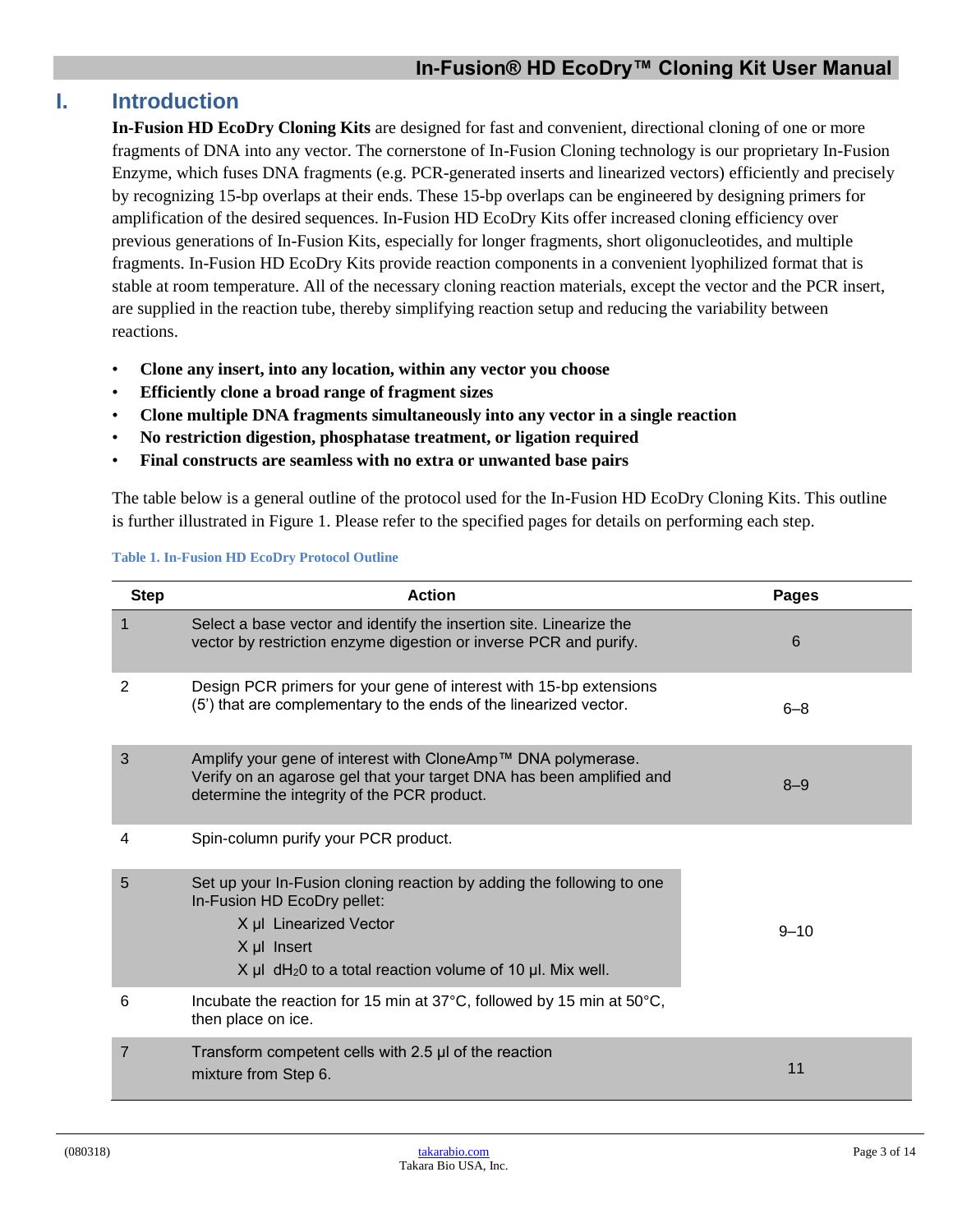

<span id="page-3-0"></span>\*If you obtain PCR product with non-specific background, isolate the target fragment by gel extraction first, then spin-column purify.

**Figure 1. In-Fusion HD EcoDry protocol overview.**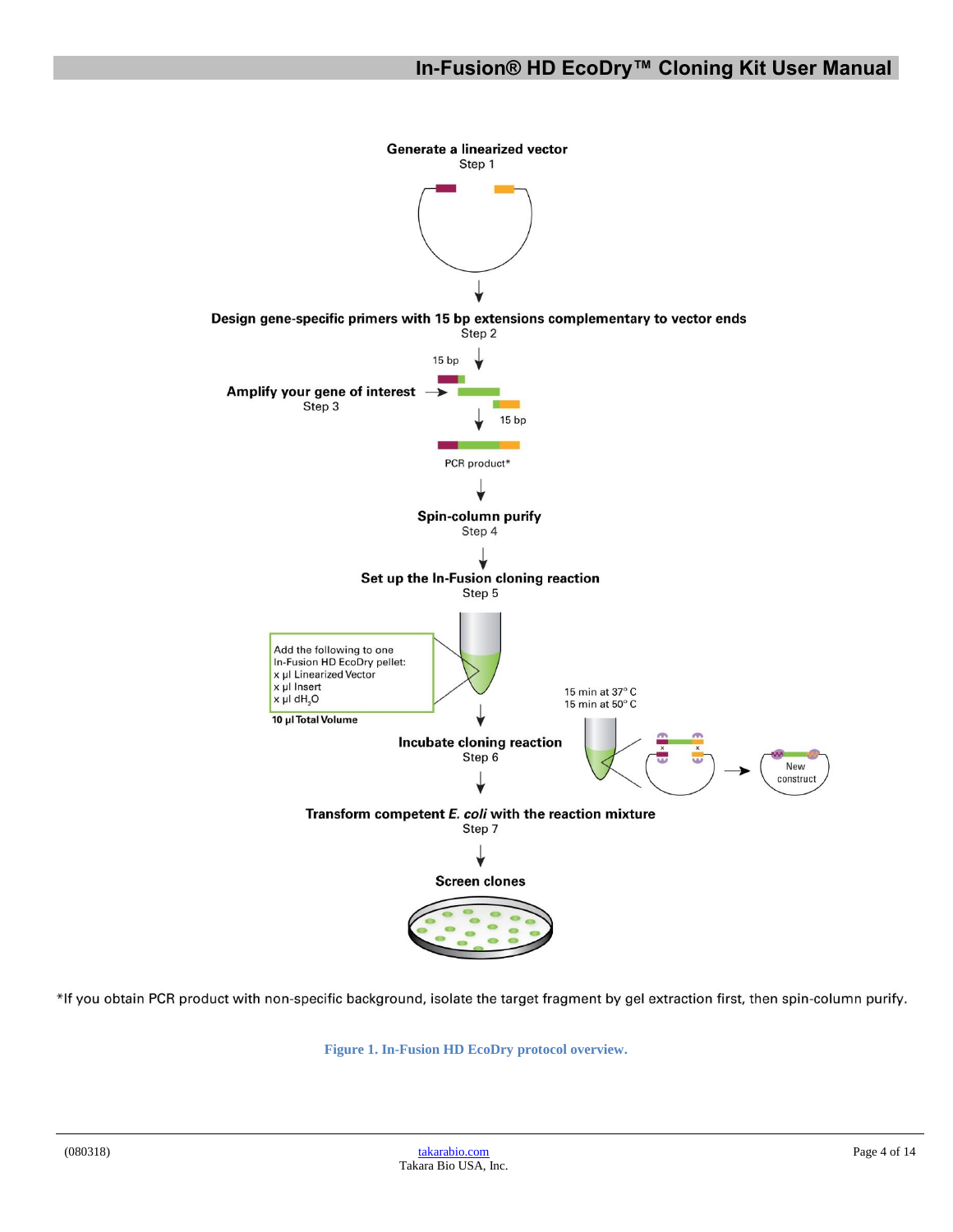#### <span id="page-4-0"></span>**II. List of Components**

In-Fusion HD EcoDry Cloning Kits are available in 8-, 24-, and 96-reaction sizes. Each kit contains In-Fusion HD EcoDry Mix (in either 8-well strips or 96-well plates), linearized pUC19 Control Vector (50 ng/μl), and 2 kb Control Insert (40 ng/μl).

Store In-Fusion HD EcoDry Mix at room temperature in a desiccator.

Store all other components at –20°C

Please see the table below for more information on the components included in your kit.

#### <span id="page-4-2"></span>**Table 2. Lyophilized Kit Format**

| <b>Product Name</b>                                 | Cat.<br>No. | <b>Size</b> | <b>Purification Kit</b><br><b>Included</b> | Stellar™<br><b>Competent Cells</b><br><b>Included</b> | <b>CloneAmp HiFi PCR</b><br><b>Premix Included</b> |
|-----------------------------------------------------|-------------|-------------|--------------------------------------------|-------------------------------------------------------|----------------------------------------------------|
| <b>In-Fusion HD</b><br><b>EcoDry Cloning</b>        | 638912      | 8 rxns      | Spin Columns                               | Yes                                                   | <b>Yes</b>                                         |
| <b>Plus</b>                                         | 638913      | 24 rxns     | Spin Columns                               | Yes                                                   | Yes                                                |
|                                                     | 638914      | 48 rxns     | <b>Spin Columns</b>                        | Yes                                                   | Yes                                                |
|                                                     | 638915      | 96 rxns     | Spin Columns                               | Yes                                                   | Yes                                                |
| <b>In-Fusion HD</b><br><b>EcoDry Cloning</b><br>Kit | 639691      | 96 rxns     | <b>None</b>                                | No                                                    | No.                                                |

### <span id="page-4-1"></span>**III. Additional Materials Required**

The following materials are required but not supplied:

- **Ampicillin** (100 mg/ml stock) **or other antibiotic** required for plating the In-Fusion reaction
- **LB (Luria-Bertani) medium** (pH 7.0)
- **LB/antibiotic plates**
- **SOC medium**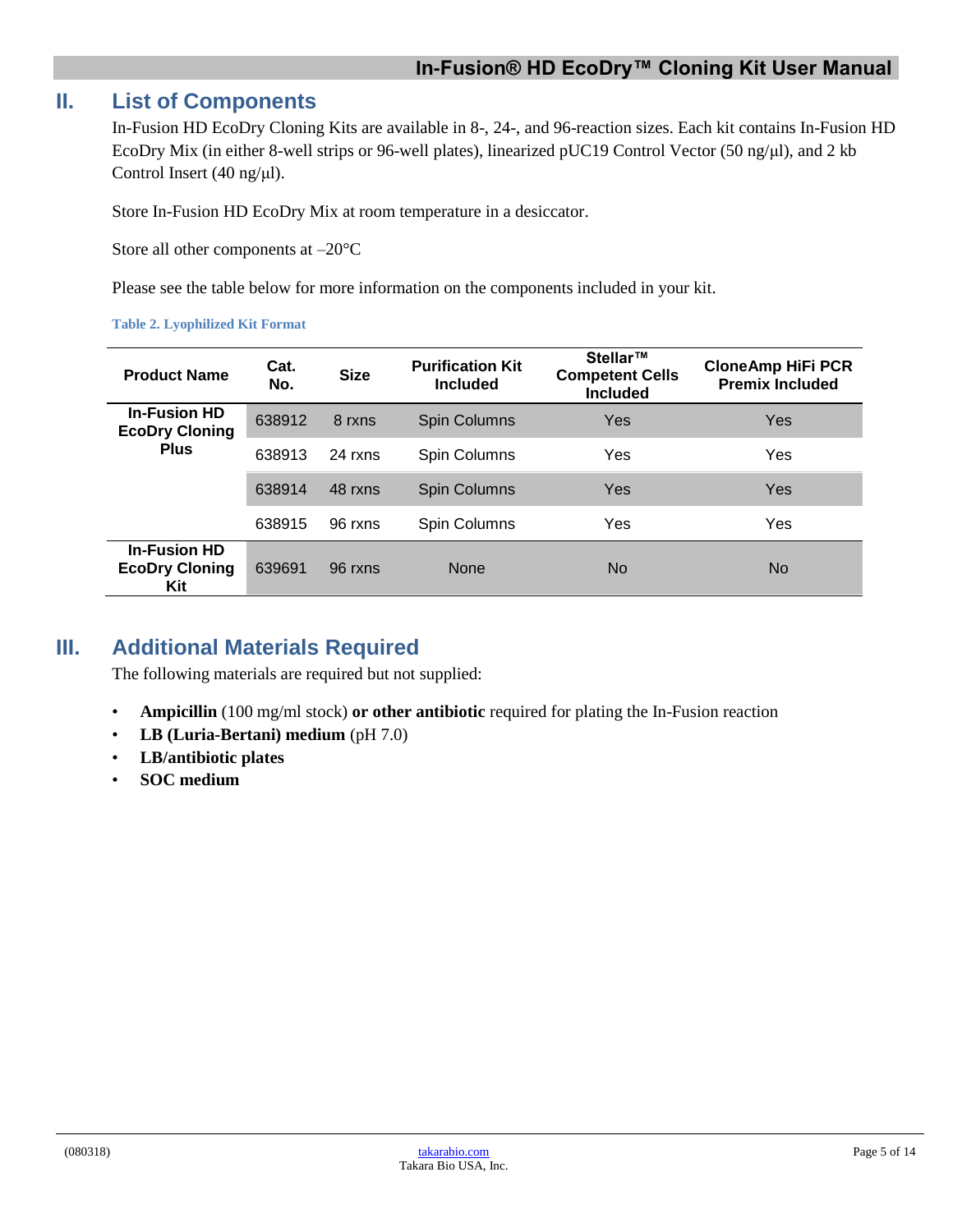#### <span id="page-5-1"></span><span id="page-5-0"></span>**IV. PCR and Experimental Preparation**

#### **A. Preparation of a Linearized Vector by Restriction Digestion**

To achieve a successful In-Fusion reaction, you must first generate a linearized vector. The linearized vector can be generated using restriction enzymes (single or double digests) or by PCR.

Due to differences in cutting efficiencies, different restriction enzymes will generate different amounts of background. Generally speaking, two enzymes cut better than any single enzyme. Efficiency of digestion will always be better if the restriction sites are as far apart as possible. In addition, increasing the enzyme digestion time and the digestion reaction volume will reduce the background.

Recommendations for preparation of a linearized vector by restriction enzyme digestion:

- 1. Incubate your restriction digest as directed by the restriction enzyme supplier. For many enzymes, incubation from 3 hours to overnight can increase linearization and reduce background.
- 2. After digestion, purify the linearized vector using any available PCR purification kit. We recommend gel purification using the NucleoSpin Gel and PCR Clean-Up kit.
- 3. [Control] Check the background of your vector by transforming 5–10 ng of the linearized and purified vector into competent cells. If the background is high, continue digesting the vector for a longer time after the addition of more restriction enzyme(s). Incubate 2 hours to overnight. Gel purify the remainder of the vector and transform again.

#### <span id="page-5-2"></span>**B. PCR Primer Design**

Primer design and quality are critical for the success of the In-Fusion reaction. In-Fusion allows you to join two or more fragments, e.g. vector and insert (or multiple fragments), as long as they share 15 bases of homology at each end. Therefore, In-Fusion PCR primers must be designed in such a way that they generate PCR products containing ends that are homologous to those of the vector (or each other). Figure 2 outlines the guidelines for primer design and Figure 3 gives specific examples of In-Fusion PCR primers.

When designing In-Fusion PCR primers, consider the following:

1. Every In-Fusion primer must have two characteristics: The 5' end of the primer must contain 15 bases that are homologous to 15 bases at one end of the DNA fragment to which it will be joined (i.e., the vector or another insert). The 3' end of the primer must contain sequence that is specific to the target gene.

**NOTE:** When joining more than 2 fragments (including the linearized vector), we strongly recommend increasing the homologous region to 20 bp. We have found that this modification yields 5- to 7-fold more transformant colonies, while still maintaining high cloning accuracy. This increase in the length of sequence homology is not detrimental to any standard cloning applications. For more details, please read the In-Fusion [HD EcoDry Multiple-Insert Cloning Protocol-At-A-Glance.](http://www.takarabio.com/resourcedocument/x32739)

- 2. The 3' portion of each primer should:
	- be gene-specific.
	- be between 18–25 bases in length, and have a GC-content between 40–60%.
	- have a melting temperature  $(T_m)$  between 58–65°C. The  $T_m$  difference between the forward and reverse primers should be  $\leq 4^{\circ}C$ , or you will not get good amplification. Note: The T<sub>m</sub> should be calculated based upon the 3' (gene-specific) end of the primer, and NOT the entire primer. If the calculated  $T_m$  is too low, increase the length of the gene-specific portion of the primer until you reach a  $T_m$  of between 58–65°C.
	- not contain identical runs of nucleotides. The last five nucleotides at the 3' end of each primer should contain no more than two guanines (G) or cytosines (C).
- 3. Avoid complementarity within each primer to prevent hairpin structures, and between primer pairs to avoid primer dimers.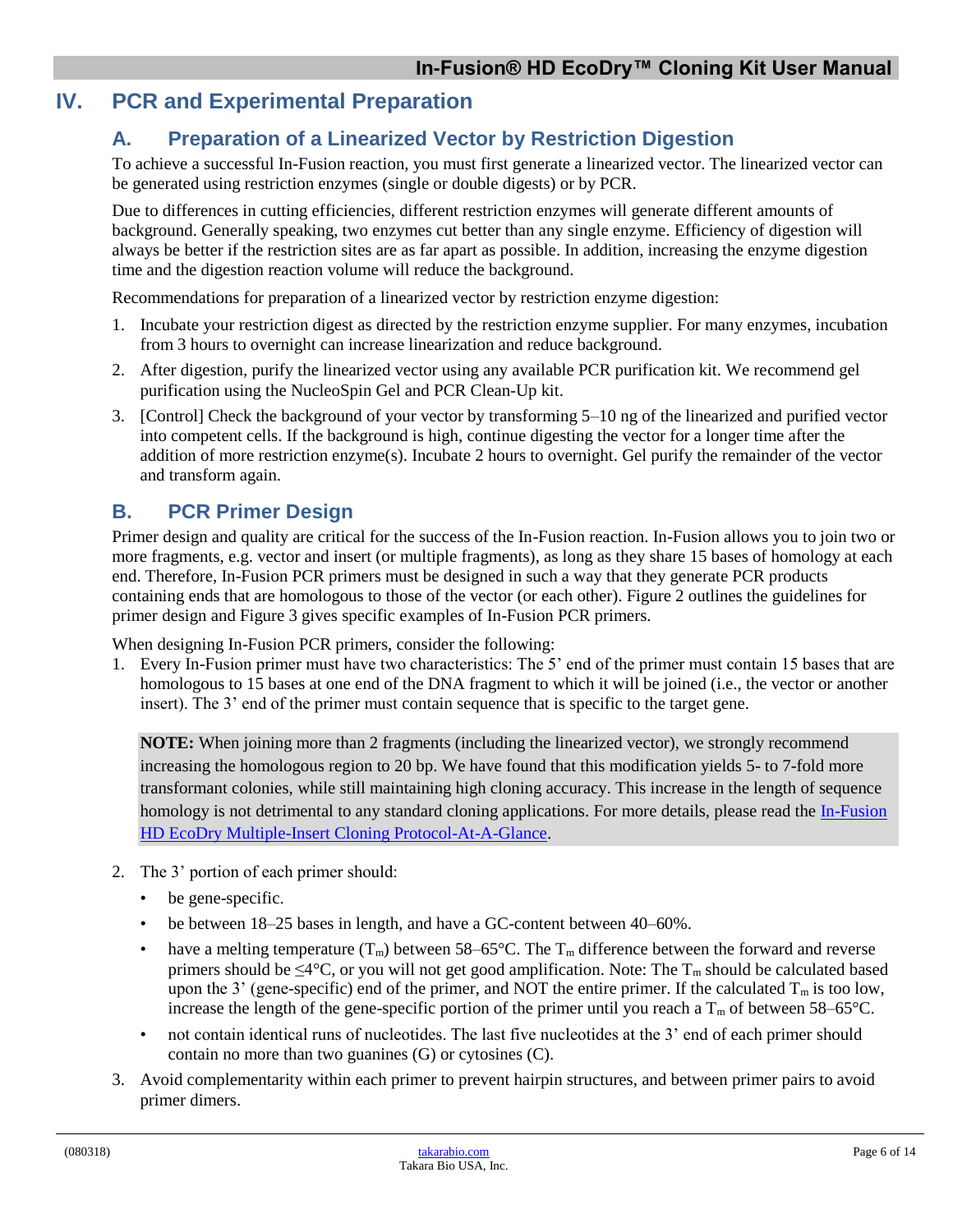- 4. You can perform a BLAST search to determine if the 3' portion of each primer is unique and specific (at **www.ncbi.nlm.nih.gov/BLAST/**).
- 5. We provide an online tool that simplifies In-Fusion PCR primer design for standard cloning reactions. Simply provide your vector sequence, the restriction enzyme(s) used to linearize the vector (if that is the chosen method for linearization), and the primer sequence required to amplify your region of interest. (Go to **http://www.takarabio.com/US/Products/Cloning\_and\_Competent\_Cells/Selection\_Guides/Online\_In-Fusion\_Tools**)
- 6. We generally use desalted oligonucleotide primers in PCR reactions. However, primer quality can depend on the vendor and varies from lot to lot. If your primer quality is particularly poor (i.e., has many premature termination products), or your primers are longer than 45 nucleotides, they may need to be PAGE purified; however, we usually find this is unnecessary.



To determine the 15 b homology sequence to be incorporated into each primer, start at the 5' end of each DNA strand in the linearized vector  $(*)$ . The region of homology for a particular primer consists of bases that are complementary to the first 15 bases at the 5' end of a particular DNA strand.

**Brackets indicate bases** to be included in the 15 b region of homology

This means that the bases complementary to 5' overhangs are included in the primer sequence, but the bases in 3' overhangs are not.

<span id="page-6-0"></span>**Figure 2. Universal primer design for In-Fusion technology.** Successful insertion of a PCR fragment requires that the PCR insert shares 15 bases of homology with each end of the linearized vector. This sequence homology is added to the insert through the PCR primers. For vectors with sticky ends, bases complementary to 5' overhangs are included in the primer sequence; bases in the 3' overhangs are not.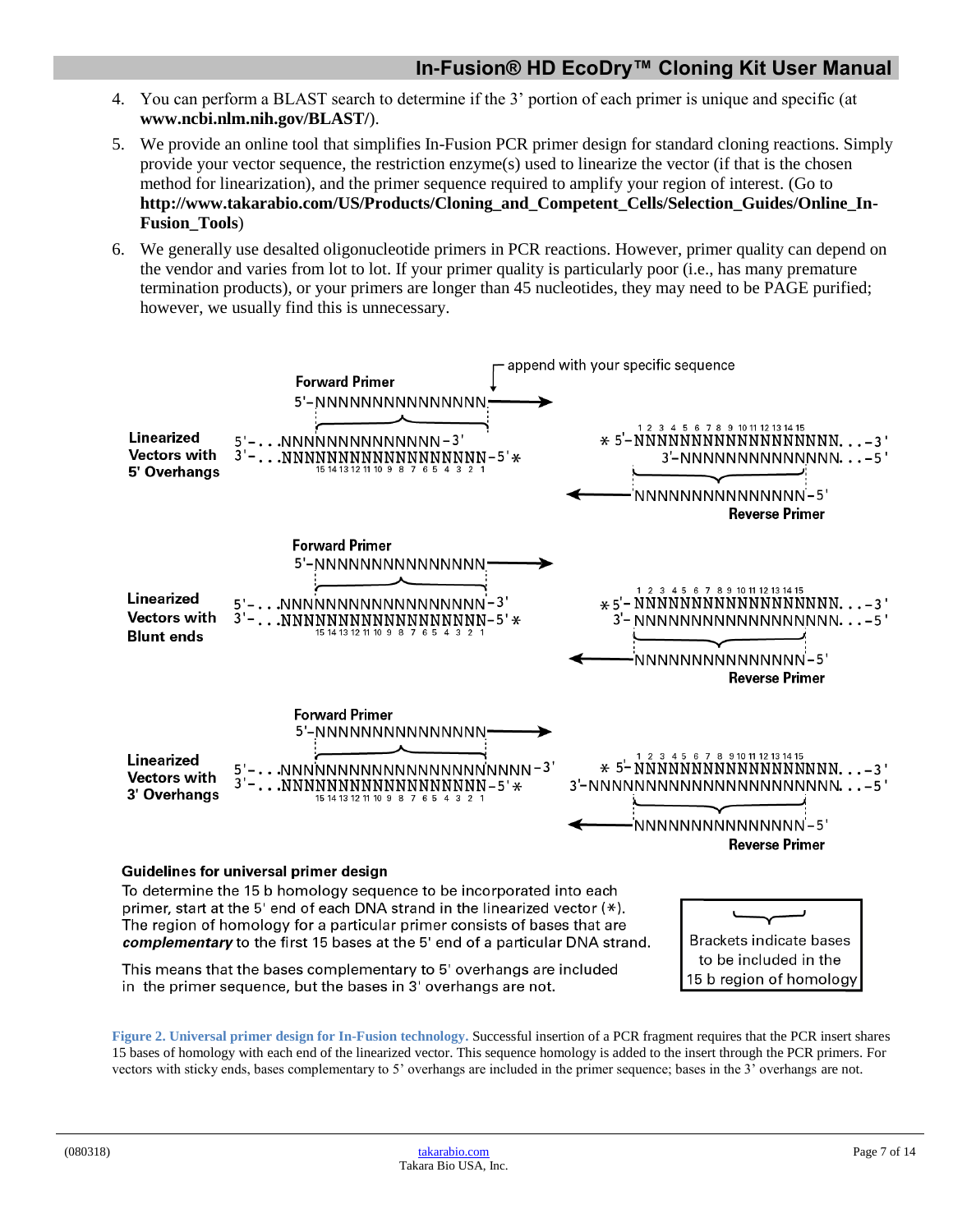

<span id="page-7-1"></span>**Figure 3. Examples of primers designed for In-Fusion cloning.** The above figure shows examples of primers designed with recognition sites for restriction enzymes that generate: 5' overhangs (**Panel A**), blunt ends (**Panel B**), and 3' overhangs (**Panel C**). The primer sequences are shown in bold. The Xs represent bases corresponding to the gene or sequence of interest. Additional nucleotides (indicated with a black box) have been added to each primer in order to reconstruct the restriction sites. **They are not part of the 15 bases of sequence homology.**

#### <span id="page-7-0"></span>**C. PCR Amplification of Target Fragment**

For most DNA polymerases, 100 pg–1 ng of plasmid DNA is enough to use as a PCR template. However, if you are amplifying from a pool of cDNA, the amount of template DNA required depends on the relative abundance of the target message in your mRNA population. The In-Fusion method is not affected by the presence or absence of A-overhangs, so you can use any thermostable DNA polymerase for amplification, including proofreading enzymes.

For the best results, we recommend using our **CloneAmp HiFi PCR Premix** (included in this kit, and sold separately as Cat. No. 639298), which provides exceptionally accurate and efficient DNA amplification, due to the high sensitivity, specificity, priming efficiency, and extension efficiency of CloneAmp HiFi Polymerase—which is formulated with a hot start antibody to prevent nonspecific amplification. CloneAmp HiFi PCR Premix also contains dNTPs and optimized buffer, allowing rapid set-up of PCR reactions. The amount of time required for the extension step has been standardized, allowing amplification of large amounts of template DNA that would otherwise be difficult to amplify.

- **1. Amount of template to use with CloneAmp HiFi PCR Premix** (for a 25-μl reaction, with a 5 sec/kb extension time for genomic DNA,  $\lambda$  DNA, and plasmid DNA templates, or a 5–10 sec/kb extension time for cDNA templates)
	- Human genomic DNA 5 ng-100 ng
	- *E. coli* genomic DNA 100 pg–100 ng
	- $\lambda$  DNA  $10$  pg–100 ng
	- Plasmid DNA 10 pg-1 ng
	- cDNA  $\leq$  the equivalent of 25–125 ng total RNA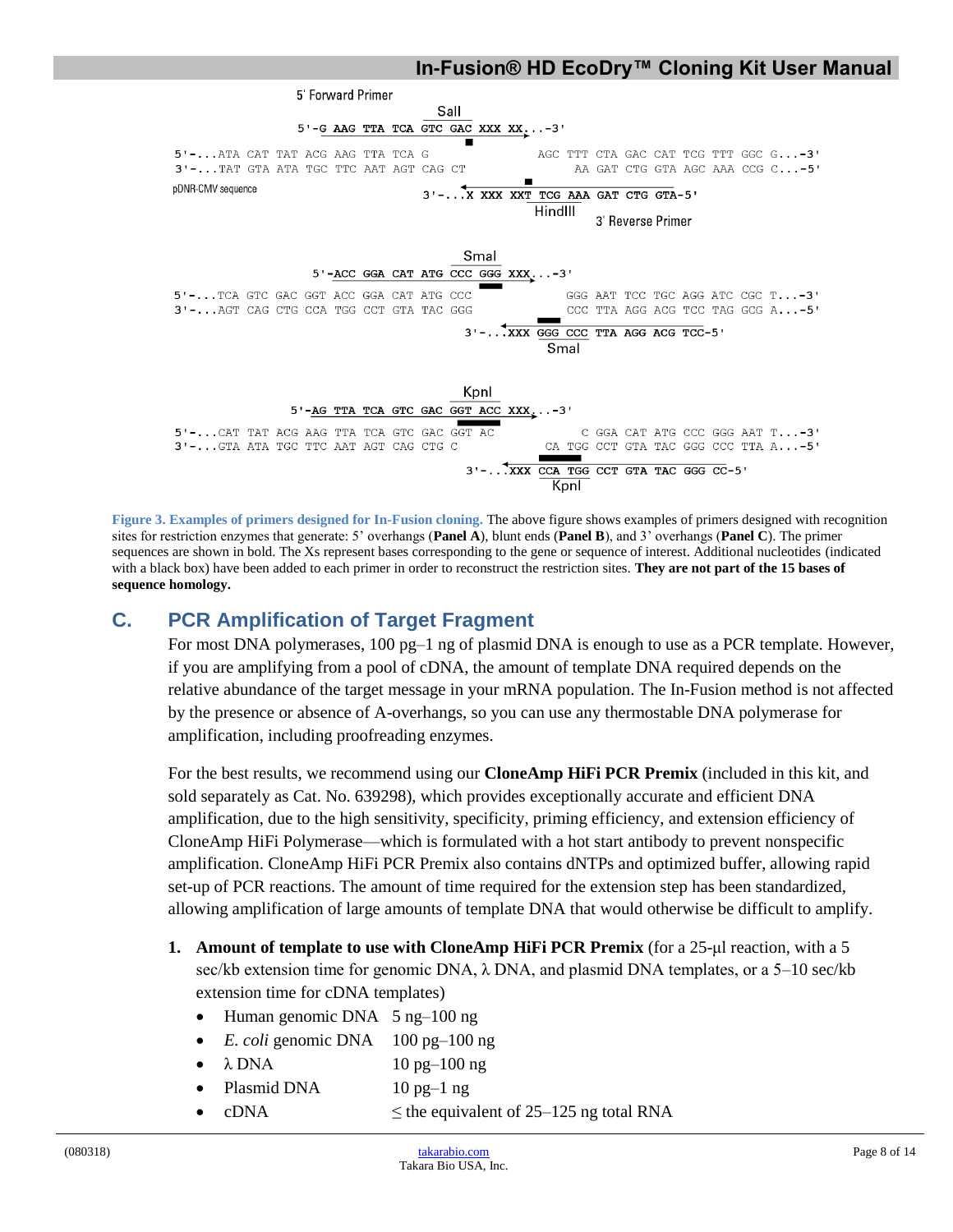- **2. PCR product sizes that can be obtained with CloneAmp HiFi PCR Premix** (with a 5 sec/kb extension time for genomic DNA and  $\lambda$  DNA templates, or a 5–10 sec/kb extension time for cDNA templates)
	- Human genomic DNA up to 6 kb
	- *E. coli* genomic DNA up to 10 kb
	- cDNA up to 6 kb
	- $\lambda$  DNA up to 15 kb
- **3. Analysis of PCR products:** When PCR cycling is complete, use an agarose gel to confirm that you have obtained a single DNA fragment and to estimate the concentration of your PCR product. Quantify the amount of DNA by measuring against a known standard or DNA mass ladder run on the same gel.

#### <span id="page-8-0"></span>**D. Control Reactions**

When using the In-Fusion kit for the first time, we strongly recommend that you perform the positive and negative control reactions in parallel with your In-Fusion cloning reaction. The positive control should consist of a circular vector of known concentration (competent cells should give  $>2 \times 10^8$  cfu/μg), and the negative control should consist of a known amount of your linearized vector (see Section VII for Expected Results). Performing the control reactions will verify that the system is working properly. The 2-kb Control Insert included in the In-Fusion HD EcoDry Cloning Kits has already been purified, so there is no need for further treatment prior to the cloning reaction.

## <span id="page-8-2"></span><span id="page-8-1"></span>**V. Protocol: In-Fusion Cloning Procedure**

#### **A. Procedure for Spin-Column Purification of PCR Fragments**

- 1. If non-specific background bands are observed on an agarose gel, isolate your target fragment by gel extraction, then spin-column purify.
- 2. Spin-column purify your PCR product (e.g., insert) by using a silica-based purification system, such as the NucleoSpin Gel and PCR Clean-Up kit. During purification, avoid nuclease contamination and exposure of the DNA to UV light for long periods of time.

#### <span id="page-8-4"></span><span id="page-8-3"></span>**B. In-Fusion Cloning Procedure**

In general, good cloning efficiency is achieved when using 50–200 ng of vector and inserts respectively, regardless of their lengths. More is not better. If the size of the PCR fragment is shorter than 0.5 kb, maximum cloning efficiency may be achieved by using less than 50 ng of fragment.

| <b>Rxn Component</b>                                                                                     | <b>Cloning Rxn</b>        | <b>Negative Control</b><br>Rxn | <b>Positive Control</b><br>Rxn          |
|----------------------------------------------------------------------------------------------------------|---------------------------|--------------------------------|-----------------------------------------|
| <b>Purified PCR fragment</b>                                                                             | 10 $-200$ ng <sup>*</sup> |                                | $2 \mu$ of $2 \kappa$<br>control insert |
| Linearized vector                                                                                        | $50 - 200$ ng**           | 1 µl                           | 1 µl of pUC19<br>control vector         |
| Dejonized Water                                                                                          | to 10 $\mu$               | to $10 \mu$                    | to 10 $\mu$                             |
| *<0.5 kb: 10-50 ng, 0.5 to 10 kb: 50-100 ng, >10 kb: 50-200 ng<br>**<10 kb: 50-100 ng, >10 kb: 50-200 ng |                           |                                |                                         |

**Table 3. Recommended In-Fusion Reactions for Purified Fragments**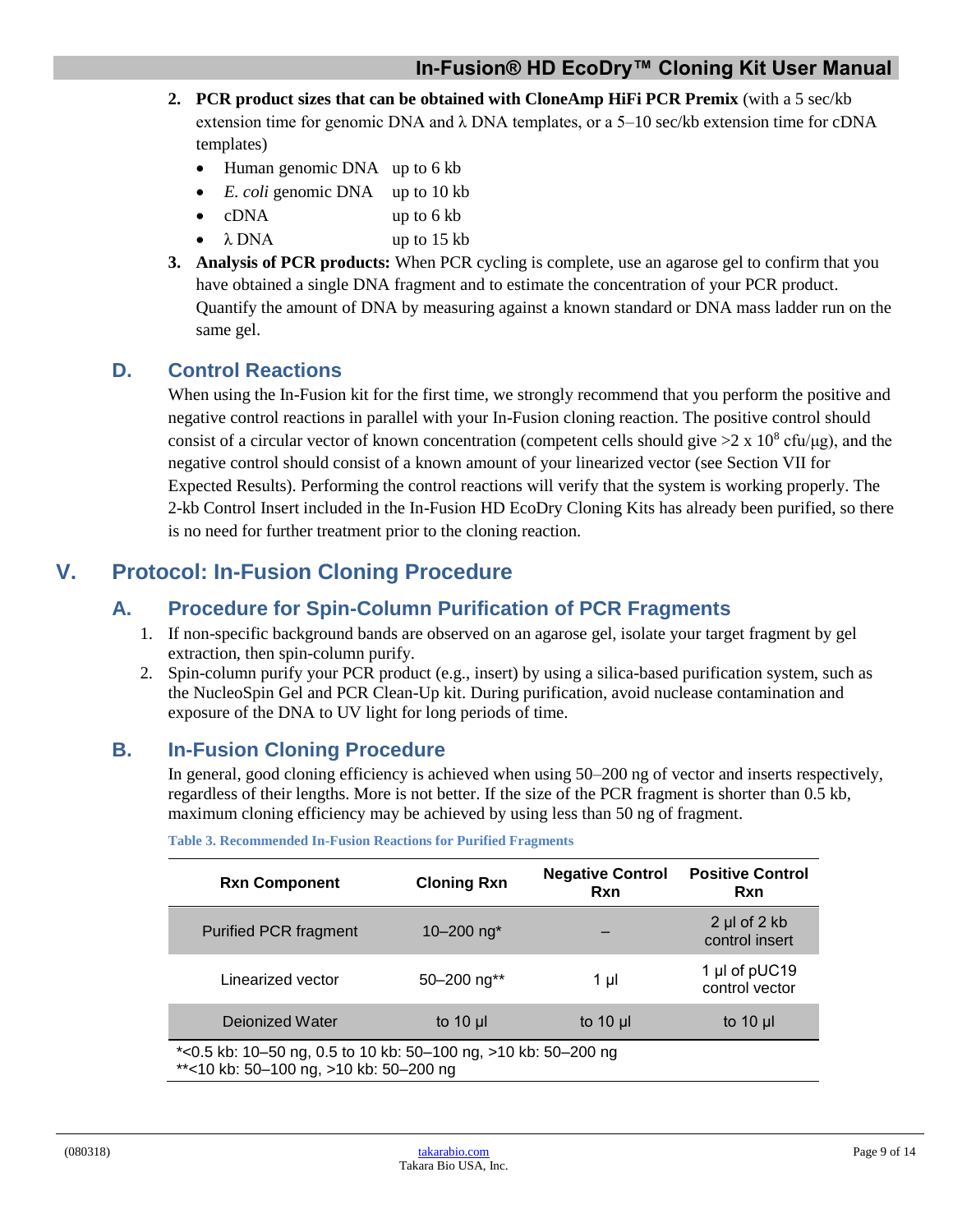In general, for optimal results under standard conditions use an insert to vector ratio of 2:1. Molar ratio recommendations for specific cloning applications are listed below.

- When performing a cloning reaction with more than two fragments (including the linearized vector), the molar ratio of each of the multiple inserts should be 2:1 with regards to the linearized vector, i.e., two moles of each insert for each mole of linearized vector. The molar ratio of two inserts with one vector should be 2:2:1. For more details, please read the [In-Fusion HD EcoDry](http://www.takarabio.com/resourcedocument/x32739)  [Multiple-Insert Cloning Protocol-At-A-Glance.](http://www.takarabio.com/resourcedocument/x32739)
- If your purified PCR insert is large with respect to your linearized vector, we recommend a molar ratio of 1:1.
- For cloning of small DNA fragments (between 150 bp and 350 bp), the suggested insert to vector molar ratio is 3–5:1
- For cloning of short synthetic oligos (between 50 bp and 150 bp), the suggested oligo to vector molar ratio is 5–15:1. Depending on the oligo length, the optimal molar ratio must be determined empirically.

For more detailed guidelines on molar ratios please see the [Tips tab in the FAQs.](https://www.takarabio.com/learning-centers/cloning/in%E2%80%90fusion-cloning-faqs)

- 1. Mix your purified PCR fragment and linearized vector together in 10  $\mu$  of deionized H<sub>2</sub>O.
- 2. Set up the In-Fusion cloning reaction(s):
	- a. Peel back the aluminum seal(s) from the tube(s) you plan on using and take care to avoid disturbing the seals of the remaining tubes.
	- b. Add the 10 μl volume from Step 1 to each In-Fusion HD EcoDry pellet. Mix well by pipetting up and down.
- 3. Incubate the reaction for **15 min at 37** °C, **followed by 15 min at 50** °C, then place on ice.

**NOTE:** The In-Fusion reaction is completed within the required 15-min incubation. Longer incubation times do NOT increase cloning efficiency, even with multiple-insert cloning reactions.

4. Continue to the Transformation Procedure (Section VI). If you cannot transform cells immediately, store the cloning reaction(s) at  $-20^{\circ}$ C until you are ready.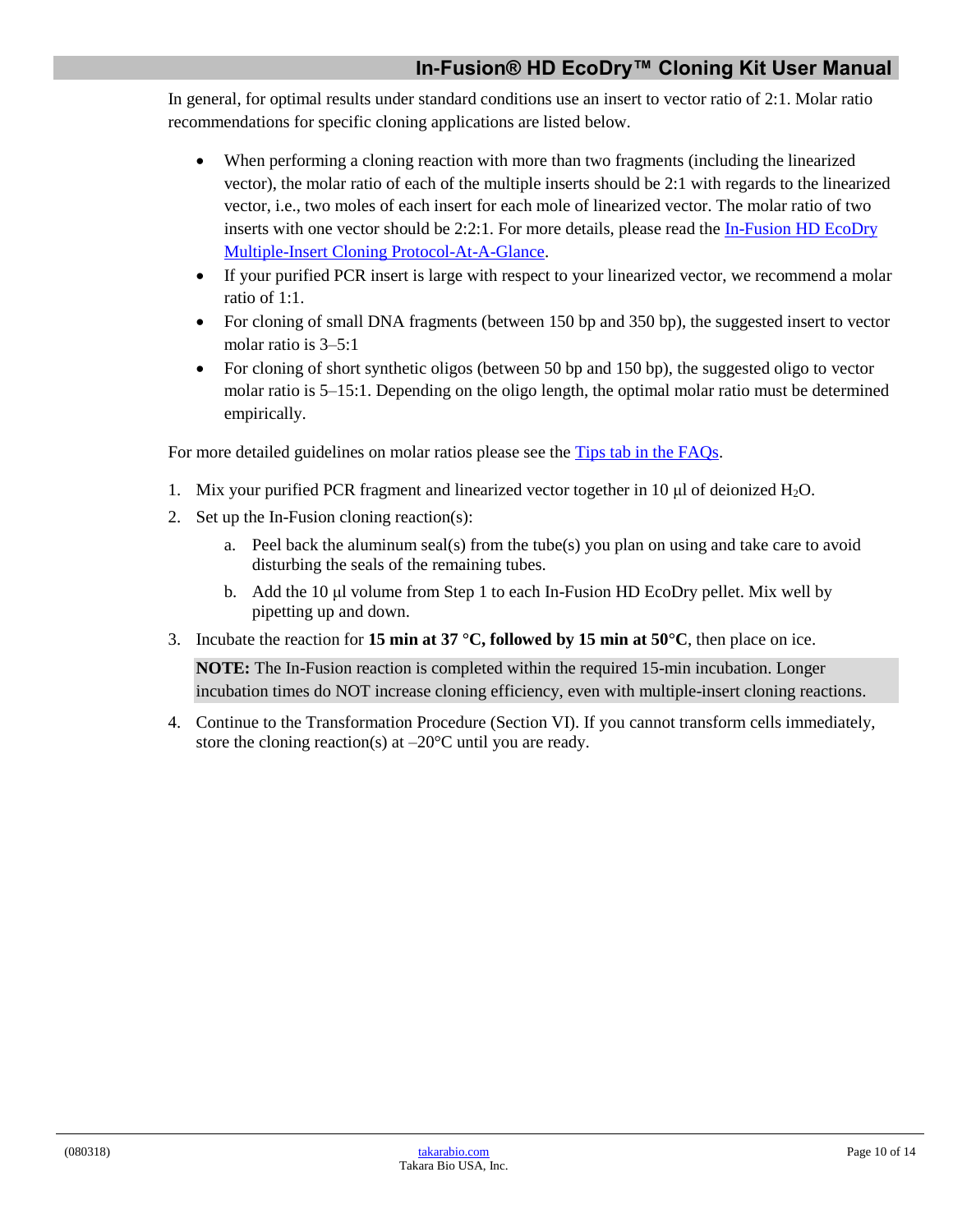#### <span id="page-10-1"></span><span id="page-10-0"></span>**VI. Transformation Procedure**

#### **Procedure for Transformation Using Stellar Competent Cells**

The following protocol has been optimized for transformation using Stellar Competent Cells, sold in In-Fusion HD Plus kits and separately in several formats. If you are not using Stellar Competent Cells, follow the transformation protocol provided with your cells, but you may need to dilute the In-Fusion reaction mixture prior to transformation to increase cloning efficiency (See Table 5, Troubleshooting Guide). We strongly recommend the use of competent cells with a transformation efficiency  $\geq 1 \times 10^8$  cfu/ug.

For complete information on the handling of Stellar Competent Cells, please see the [Protocol.](http://www.takarabio.com/resourcedocument/x33081)

- 1. Thaw Stellar Competent Cells on ice just before use. After thawing, mix gently to ensure even distribution, and then move 50 µl of competent cells into a 14-ml round-bottom tube (Falcon tube). Do not vortex.
- 2. Add 2.5 µl of the In-Fusion reaction mixture to the competent cells.

**IMPORTANT: DO NOT add more than 5 μl of the reaction to 50 μl of competent cells. MORE IS NOT BETTER.** Using too much of the reaction mixture inhibits the transformation.

- 3. Place the tubes on ice for 30 min.
- 4. Heat shock the cells for exactly 45 sec at 42°C.
- 5. Place tubes on ice for 1–2 min.
- 6. Add SOC medium to bring the final volume to 500 µl. SOC medium should be warmed to 37°C before using.
- 7. Incubate by shaking (160–225 rpm) for 1 hr at 37°C.
- 8. Place 1/100–1/5 of each transformation reaction into separate tubes and bring the volume to 100 μl with SOC medium. Spread each diluted transformation reaction on a separate LB plate containing an antibiotic appropriate for the cloning vector (i.e., the control vector included with the kit requires 100 μg/ml of ampicillin).

**NOTE:** For cloning reactions with more than two fragments, we recommend plating a larger volume (1/5–1/3) of each transformation reaction).

- 9. Centrifuge the remainder of each transformation reaction at 6,000 rpm for 5 min. Discard the supernatant and resuspend each pellet in 100 μl fresh SOC medium. Spread each sample on a separate LB plate containing the appropriate antibiotic. Incubate all of the plates overnight at 37°C.
- 10. The next day, pick individual isolated colonies from each experimental plate. Isolate plasmid DNA using a standard method of your choice (e.g., miniprep). To determine the presence of an insert, analyze the DNA by restriction digestion or PCR screening.

#### <span id="page-10-2"></span>**VII. Expected Results**

The positive control plates typically develop several hundred white colonies when using cells with a minimum transformation efficiency of **1 x 10<sup>8</sup> cfu/μg**. The negative control plates should have few colonies.

The number of colonies on your experimental plates will depend on the amount and purity of the PCR product and linearized vector used for the In-Fusion cloning reaction.

- The presence of a low number of colonies on both plates—typically, a few dozen colonies is indicative of either transformation with too much of the reaction, or poor DNA/primer quality.
- The presence of many (hundreds) of colonies on the negative control is indicative of incomplete vector linearization.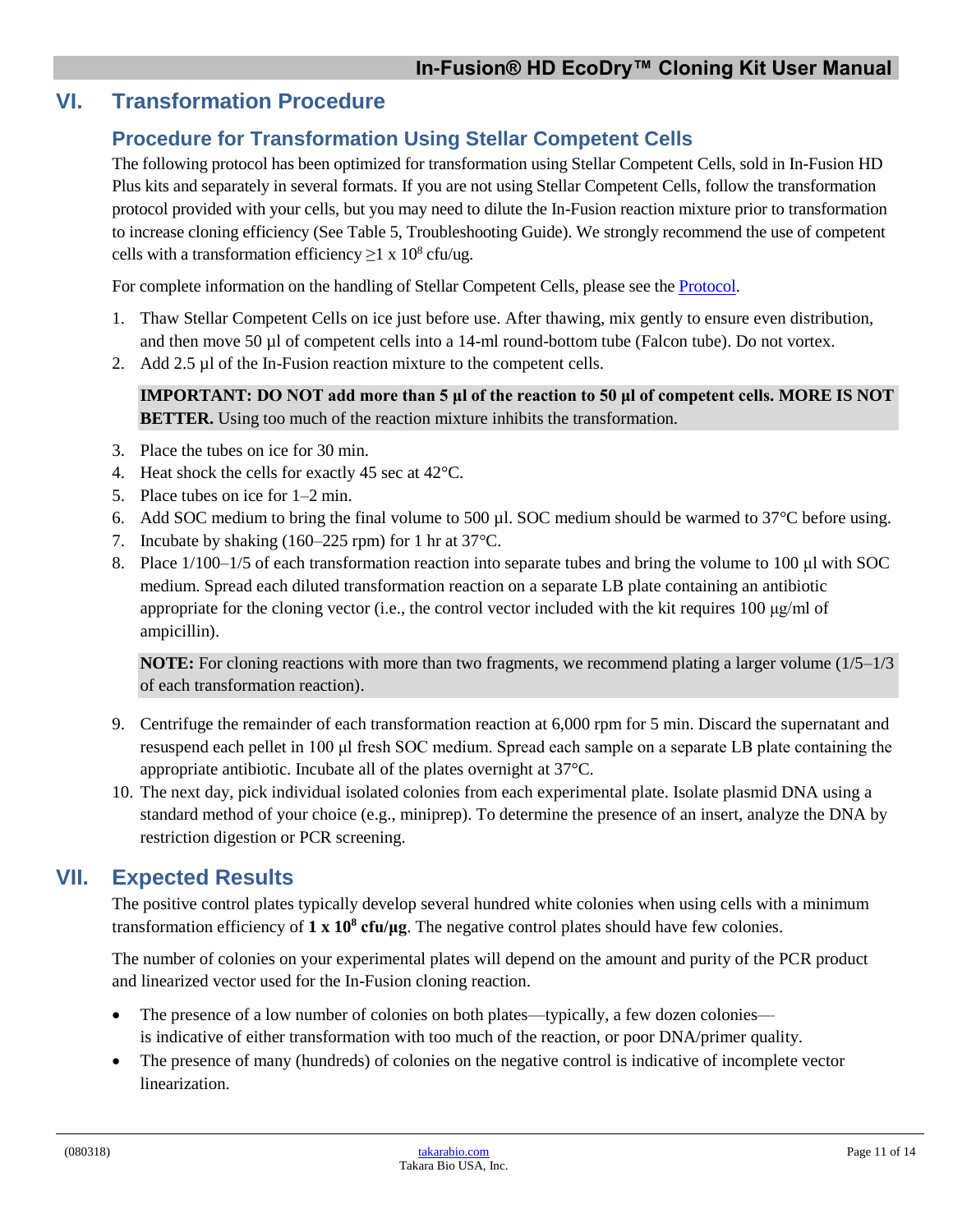### <span id="page-11-0"></span>**VIII. Troubleshooting Guide**

If you do not obtain the expected results, use the following guide to troubleshoot your experiment. To confirm that your kit is working properly, perform the control reactions.

**NOTE:** Many troubleshooting topics are covered in our online In-Fusion Cloning [FAQs](https://www.takarabio.com/learning-centers/cloning/in%E2%80%90fusion-cloning-faqs) and [Tips.](https://www.takarabio.com/learning-centers/cloning/in%E2%80%90fusion-cloning-tips)

<span id="page-11-1"></span>**Table 4. Troubleshooting Guide for In-Fusion Experiments**

| A. No or Few Colonies Obtained from Transformation |                                                                                                 |                                                                                                                                                                                                                                                                                                                                                              |  |
|----------------------------------------------------|-------------------------------------------------------------------------------------------------|--------------------------------------------------------------------------------------------------------------------------------------------------------------------------------------------------------------------------------------------------------------------------------------------------------------------------------------------------------------|--|
| <b>Description of</b><br>Problem                   | <b>Possible Explanation</b>                                                                     | <b>Solution</b>                                                                                                                                                                                                                                                                                                                                              |  |
|                                                    | Transformed with too<br>much In-Fusion<br>reaction                                              | Do not add more than 5 µl of the In-Fusion reaction to 50 µl of<br>competent cells (see Section VIII for details).                                                                                                                                                                                                                                           |  |
| Low<br>transformation                              | Competent cells are<br>sensitive to the<br>In-Fusion enzyme                                     | If your cloning efficiency is low, you may obtain better results<br>if you dilute the reaction. For some cell strains, it may be better<br>to dilute the In-Fusion reaction with TE buffer 5-10 times prior<br>to transformation (add 40-90 µl of TE buffer to 10 µl of<br>In-Fusion reaction).                                                              |  |
| efficiency                                         | Bacteria were not<br>competent                                                                  | Check transformation efficiency. You should obtain $\geq 1 \times 10^8$<br>cfu/µg; otherwise use fresh competent cells.                                                                                                                                                                                                                                      |  |
|                                                    | Regions of homology<br>were not long enough<br>for efficient cloning of<br>>2 fragments at once | Increase homologous region of primers from 15 bp to 20 bp.                                                                                                                                                                                                                                                                                                   |  |
|                                                    | Low DNA concentration<br>in reaction                                                            | It is imperative to obtain the highest DNA concentration<br>possible in your In-Fusion reaction. Either the amount of vector<br>or the amount of PCR fragment was too low. We recommend<br>using between 50 ng and 200 ng of vector, depending on its<br>size (see Table 3).                                                                                 |  |
| Low quality DNA<br>fragments                       | Gel purification<br>introduced<br>contaminants                                                  | If your fragment was gel purified, it is imperative to obtain the<br>highest DNA concentration possible in your In-Fusion reaction.<br>The total volume of purified vector and insert should not exceed<br>5 µl.<br>If possible, optimize your PCR amplification reactions such that<br>you generate pure PCR products and perform a PCR cleanup<br>instead. |  |
|                                                    | Suboptimal PCR<br>product                                                                       | Repeat PCR amplification and purify product using a different<br>method of purification. Alternatively, perform phenol:chloroform<br>extraction on your original PCR product, followed by ethanol<br>precipitation.                                                                                                                                          |  |
|                                                    | Primer sequences are<br>incorrect                                                               | Check primer sequences to ensure that they provide 15 bases<br>of homology with the region flanking the insertion site (see<br>Section IV.C).                                                                                                                                                                                                                |  |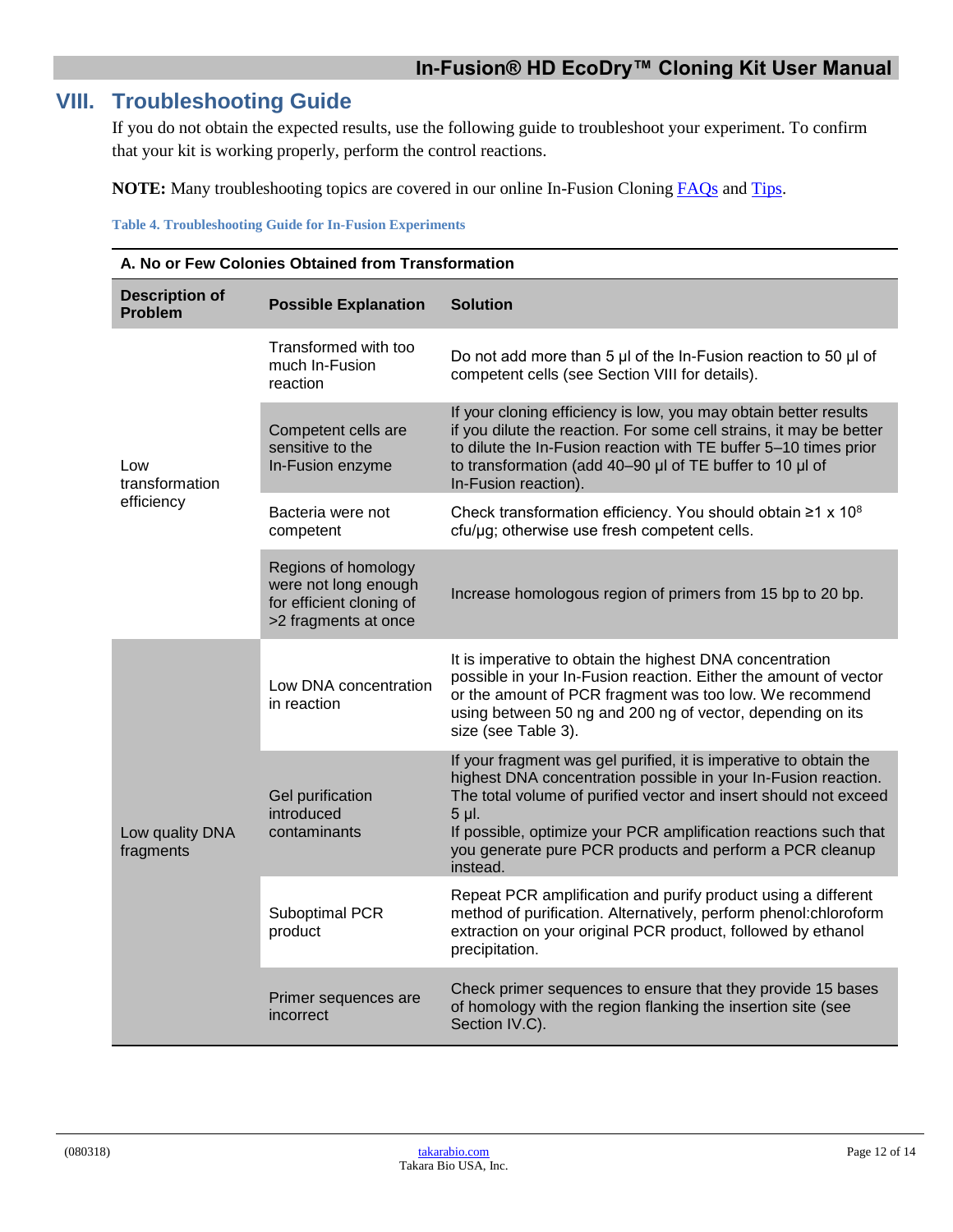| <b>Description of</b><br><b>Problem</b>                 | <b>Explanation</b>                                                                      | <b>Solution</b>                                                                                                                                                                                                                                                                                                                                                                                                                          |  |
|---------------------------------------------------------|-----------------------------------------------------------------------------------------|------------------------------------------------------------------------------------------------------------------------------------------------------------------------------------------------------------------------------------------------------------------------------------------------------------------------------------------------------------------------------------------------------------------------------------------|--|
|                                                         | Incomplete linearization<br>of your vector                                              | It is important to remove any uncut vector prior to use in the In-<br>Fusion reaction. If necessary, recut your vector and gel purify.                                                                                                                                                                                                                                                                                                   |  |
| Large numbers of<br>colonies obtained<br>with no insert | Contamination of<br>In-Fusion reaction by<br>plasmid with same<br>antibiotic resistance | If your insert was amplified from a plasmid, closed circular DNA<br>may have carried through purification and contaminated the<br>cloning reaction:<br>To ensure the removal of any plasmid contamination, we<br>recommend linearizing the template DNA before performing<br>PCR.<br>If you spin-column purify your insert, treating the PCR product<br>with DpnI before purification will help to remove contaminating<br>template DNA. |  |
|                                                         | Plates too old or<br>contained incorrect<br>antibiotic                                  | Be sure that your antibiotic plates are fresh (<1 month old).<br>Check the antibiotic resistance of your fragment.                                                                                                                                                                                                                                                                                                                       |  |
| <b>C. Clones Contained Incorrect Insert</b>             |                                                                                         |                                                                                                                                                                                                                                                                                                                                                                                                                                          |  |
| Large number of<br>colonies contain<br>incorrect insert | Your PCR product<br>contained non-specific<br>sequences                                 | If your PCR product is not a single distinct band, then it may be<br>necessary to gel purify the PCR product to ensure cloning of<br>the correct insert. See Section V for more information.                                                                                                                                                                                                                                             |  |

#### **B. Large Numbers of Colonies Contained No Insert**